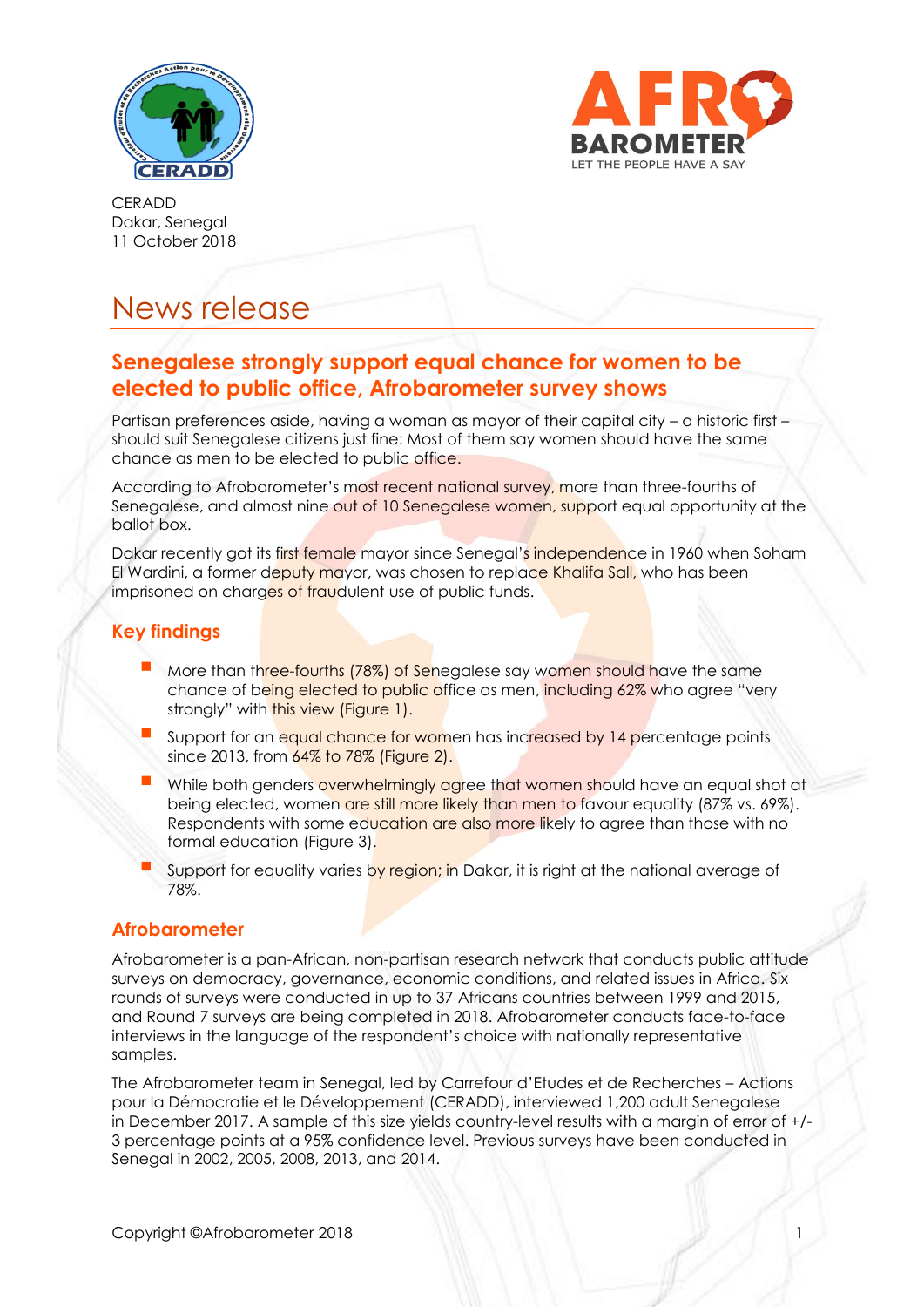

### **Charts**



## **Figure 1: Should women should have equal chance to be elected?**| Senegal | 2017

*Respondents were asked: Which of the following statements are closest to your view? Statement 1: Men make better political leaders than women, and should be elected rather than women.*

*Statement 2: Women should have the same chance of being elected to political office as men.*





*(% who "agree" or "agree very strongly" that women should have the same chance of being elected to political office as men)*